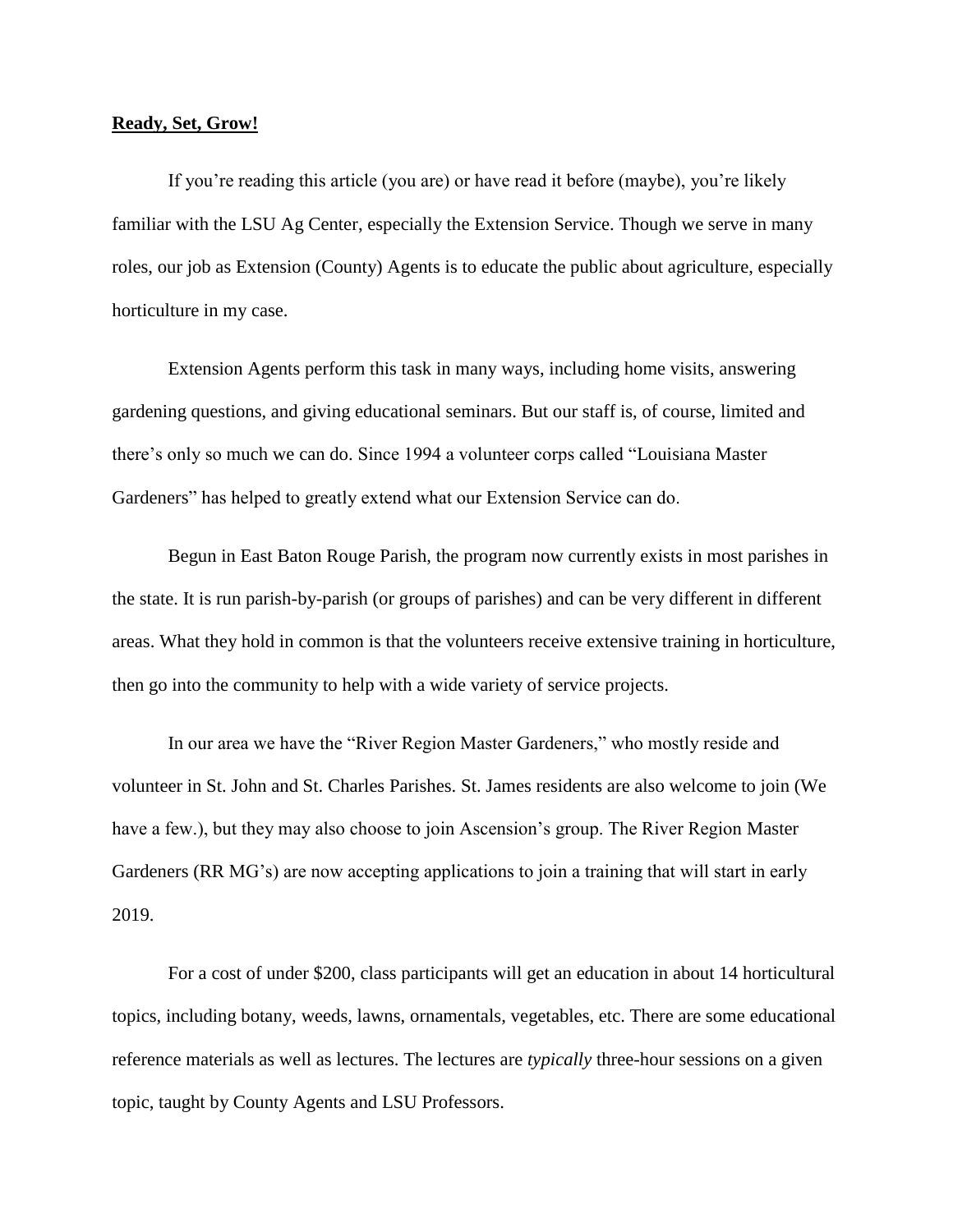The upcoming training for RR MG's will be a little different. We'll use the "flipped classroom model" for some of the trainings. This means that a video on the topic will be made available for students to watch at their own convenience. Then we'll meet weekly for laboratory exercises in the given subject matter. Orleans Parish is currently using this method, and student feedback has been mostly positive. Ascension is also using this model for some of their classes, though it's just begun a few weeks ago.

Laboratories will cover the topic in review, and we'll field any questions participants have after viewing lectures. Then we'll have some hands-on activities pertaining to the subject. You probably know (and studies have shown) that most people learn better when they do something rather than just talk about it. We think it will work out well.

Besides the "flipped classroom," we'll also have some traditional lectures. And we'll have field trips to Hammond, Baton Rouge, and maybe a couple of other places. We'll get to see some ornamental and vegetable production in the field trips, plus gain some perspective about how the Ag Center works.

After the class, members are obligated to help with at least 40 hours of community service with the group in their first year. Current Master Gardener projects in our area include the St. Charles ARC greenhouse, St. John school gardens, and St. James' Fast Food Farm. We're always willing to try new projects, including a "pet project" you may have in mind.

## You can find more information at

[http://www.lsuagcenter.com/topics/lawn\\_garden/master%20gardener](http://www.lsuagcenter.com/topics/lawn_garden/master%20gardener). For more specifics or if you're interested in joining, Please contact the St. Charles, St. John, or St. James LSU Ag Center offices.